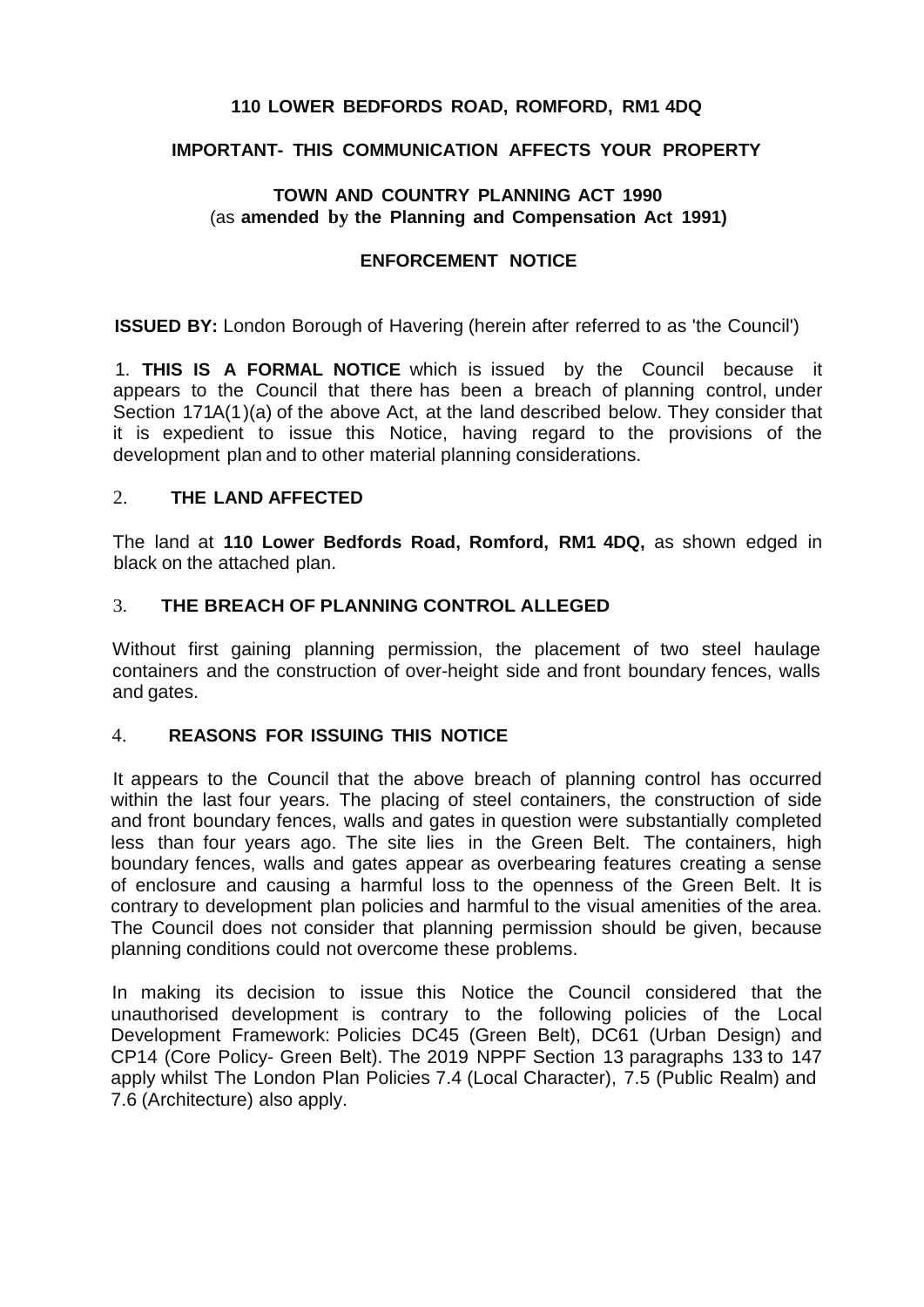# 5. **WHAT YOU ARE REQUIRED TO DO**

The enforcement requires within one month from the effective date of this notice to:

(i) Remove the two metal haulage containers

Time for compliance: 1 month from the effective date of this notice.

AND within 2 months from the effective date of this notice to:

- (ii) Lower all side boundary fences and walls to a height no greater than 2 metres; and
- (iii) Lower the front boundary walls, including all wrought iron fittings, and all front boundary gates to a height no greater than 1 metre; and
- (iv) Remove all equipment and machinery brought onto the land and all waste materials in compliance with requirements (i) to (iii) above

# 6. **TIME FOR COMPLIANCE**

**ONE MONTH** after the date when this Notice takes effect for Step (i) and  **TWO MONTHS** for Steps (ii), (iii) and (iv).

# 7. **WHEN THIS NOTICE TAKES EFFECT**

 This Notice takes effect on 2nd May 2019, unless an appeal is made against it beforehand

Dated: 3rd April 2019

signed: Darid Colin 1.

DAVID COLWILL Authorised Officer

 on behalf of London Borough of Havering Romford RM1 3BD Town Hall Main Road

 Nominated Officer: Steve Lomas Telephone Number: 01708 432 805 Email: [steve.lomas@havering](mailto:steve.lomas@havering) .gov.uk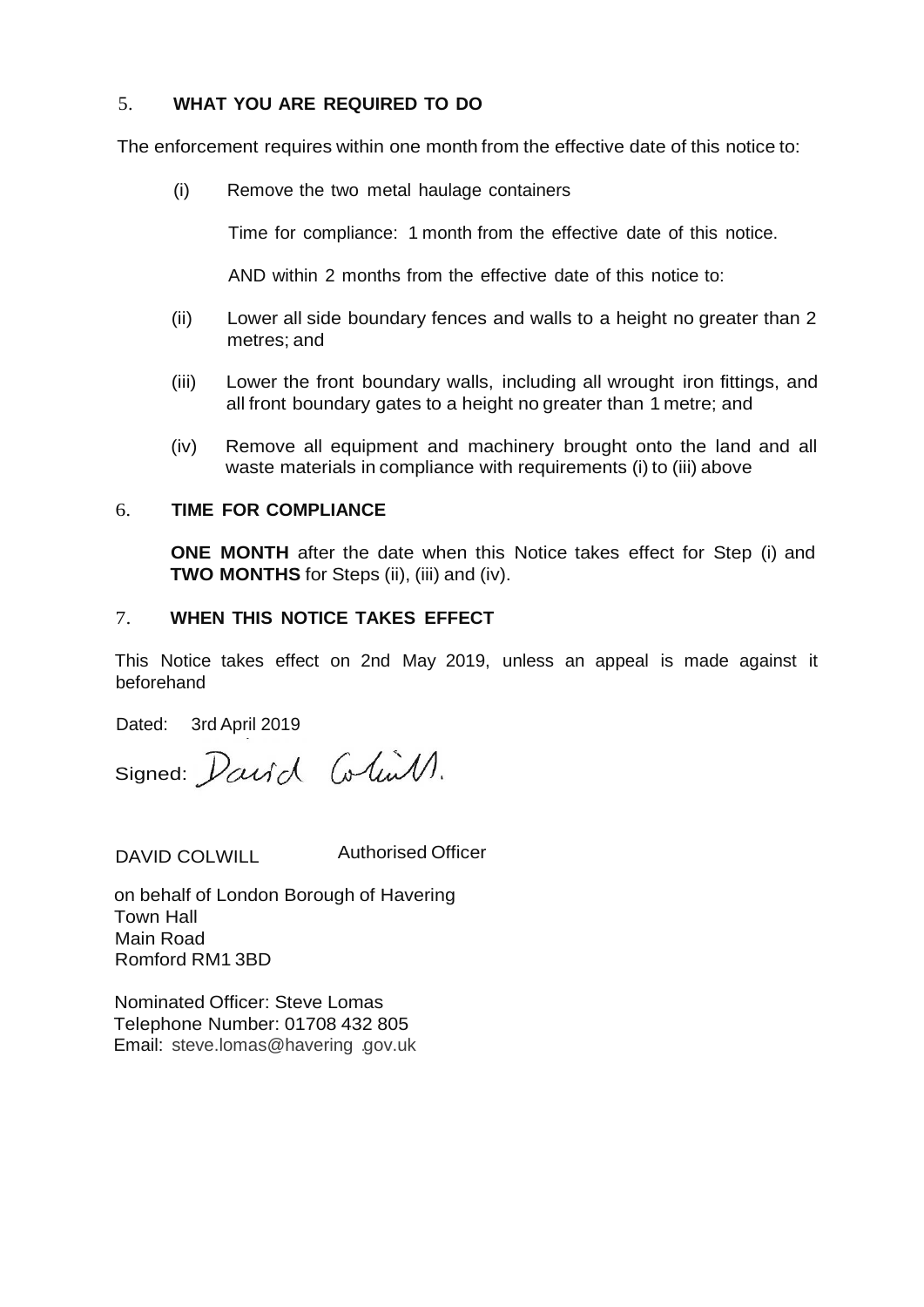# **THE RIGHT TO APPEAL**

 Those with a legal or equitable interest in the land or who is a relevant occupier can appeal against this Enforcement Notice to the Secretary of State by 2nd May 2019. Further details are given in the explanatory note.

# **WHAT HAPPENS IF AN APPEAL IS NOT RECEIVED**

 If an appeal is not received against this Enforcement Notice, it will take effect on 2nd May 2019 and you must then ensure that the required steps for complying with it, for which you may be held responsible, are taken within the period specified in the Notice.

#### **FAILURE TO COMPLY WITH AN ENFORCEMENT NOTICE WHICH HAS TAKEN EFFECT CAN RESULT IN PROSECUTION AND/OR REMEDIAL ACTION BY THE COUNCIL**

# **EXPLANATORY NOTES**

# **STATUTORY PROVISIONS**

 A summary of Sections 171A, 171B and 172 to 177 of the Town and Country Planning Act 1990 (as amended) is enclosed with this Notice.

# **THE RIGHT TO APPEAL**

 Any appeal must be in writing and received, or posted (with the postage paid and properly addressed) in time to be received in the ordinary course of the post, by the Secretary of State before 2nd May 2019. .

 If an appeal against this Notice is intended the instructions given on the information sheet from the Planning Inspectorate which accompanies this Notice should be followed.

#### **GROUNDS OF APPEAL**

 The grounds of appeal are set out in Section 174 of the Town and Country Planning Act 1990 (as amended) and an appeal may be made on one or more of the following grounds:-

- $(a)$  constituted by the matters stated in the Notice, planning permission ought to be granted, as the case may be, the condition or limitation concerned ought to be discharged; that, in respect of any breach of planning control which may be
- $(b)$ that those matters have not occurred:
- $(c)$ that those matters (if they occurred) do not constitute a breach of planning control;
- $(d)$  could be taken in respect of any breach of planning control which may be constituted by those matters; that, at the date when the notice was issued, no enforcement action
- $(e)$ that copies of the Enforcement Notice were not served as required by section 172;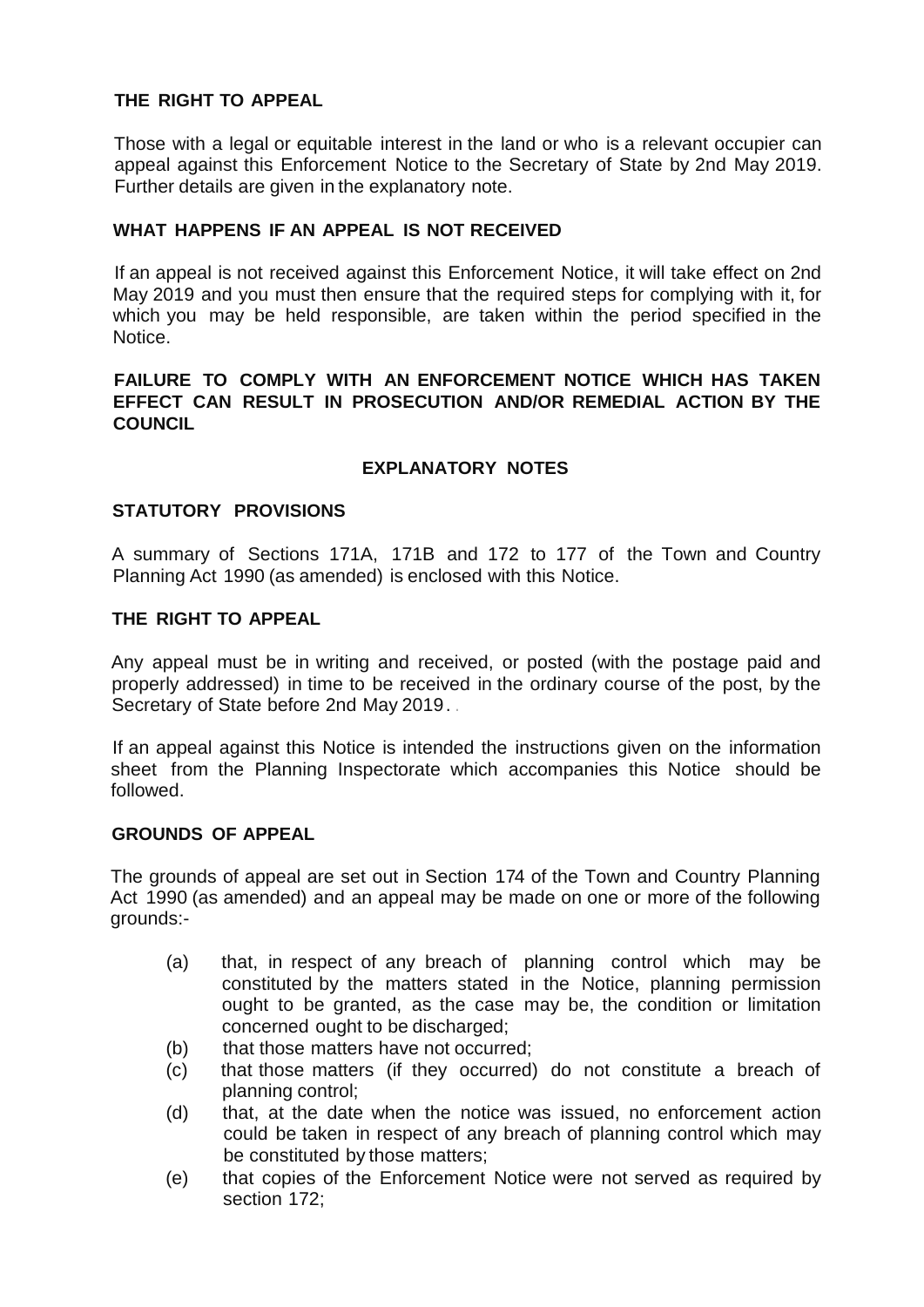- (f) that steps required by the notice to be taken, or the activities required by the notice to cease, exceed what is necessary to remedy any breach of planning control which may be constituted by those matters or, as the case may be, to remedy any injury to amenity which has been caused by any such breach;
- (g) that any period specified in the notice in accordance with section 173(9) falls short of what should reasonably be allowed.

Not all these grounds may be relevant to you.

#### **PLANNING APPLICATION FEE**

 Should an appeal on ground (a)- that planning permission should be granted for the unauthorised development be sought - then a fee of £412 is payable to the Council when the appeal is lodged. If this fee is not paid, the planning merits of the appeal will not be considered by the Planning Inspector.

# **STATEMENT ON GROUNDS OF APPEAL**

 It must be submitted to the Secretary of State, either when giving notice of appeal or within 14 days from the date on which the Secretary of State sends him a notice so requiring, a statement in writing specifying the grounds on which the appeal against the Enforcement Notice is being made and stating briefly the facts on which it is proposed to rely in support of each of those grounds.

# **RECIPIENTS OF THE ENFORCEMENT NOTICE**

 The names and addresses of all the persons on whom the Enforcement Notice has been served are:

- 1. The Owner, 110 Lower Bedfords Road, Romford RM1 4DQ
- 2. The Occupier, 110 Lower Bedfords Road, Romford RM1 4DQ
- 110 Lower Bedfords Road Romford RM1 4DQ 3. Shaheen Akhtar
- 56 Elmcroft Avenue Wanstead. London. E11 2BL 4. Shaheen Akhtar
- 110 Lower Bedfords Road Romford RM1 4DQ 5. Mohammed Razak
- 6. Sakib Ali Talib 110 Lower Bedfords Road Romford RM1 4DQ
- 110 Lower Bedfords Road Romford RM1 4DQ 7. Jazib Talib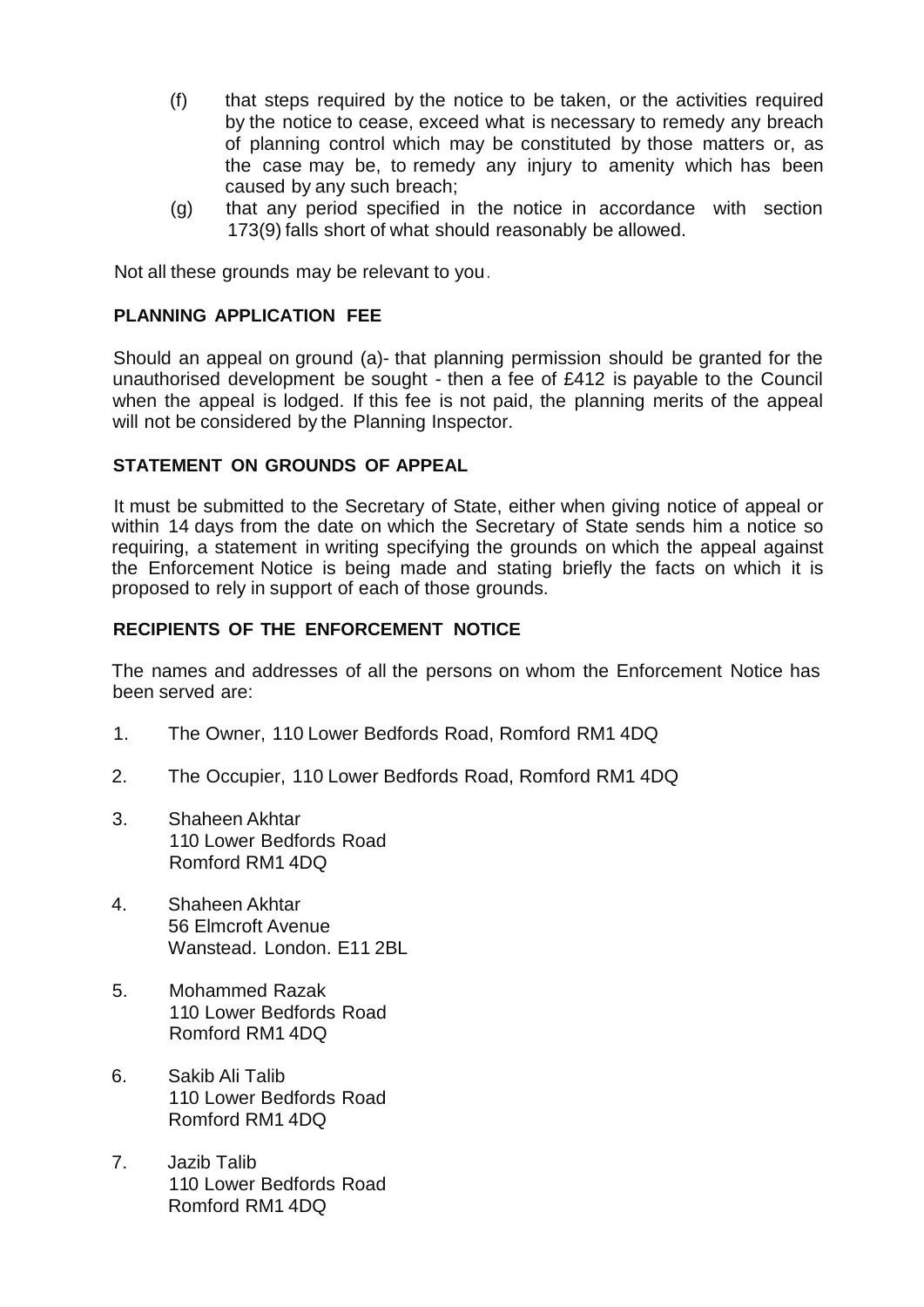| O<br>The Cottage<br>かてん<br>R<br>C<br>$\circ$<br>011<br>7.1<br>Boro Const & Ward Bdy<br>ମ୍ବ<br>$\overline{N}$                                                                                                                  |                                                |
|-------------------------------------------------------------------------------------------------------------------------------------------------------------------------------------------------------------------------------|------------------------------------------------|
| 110 Lower Bedfords Road. Collier Row. RM1 4DQ.                                                                                                                                                                                | ╋                                              |
| $\underset{\underset{\text{a.o.} \text{EaTTn} }{\overset{\text{STREE}}}{\prod} }\underset{\text{Licos5d PIII}}{\overset{\text{L}}{\sum}} \underset{\text{PIIITriel}^{\text{III}}}{\overset{\text{IIIT}}} \mathcal{C}$<br>nlpg | Scale: 1:750<br>Date: 01 April2019<br>Size: A4 |

WHavering

London Borough of Havering<br>Town Hall, Main Road, Romford, RM1 380<br>Tel: 01706 434343

© Crown copyright and database rights 2019<br>Ordnance Survey 100024327